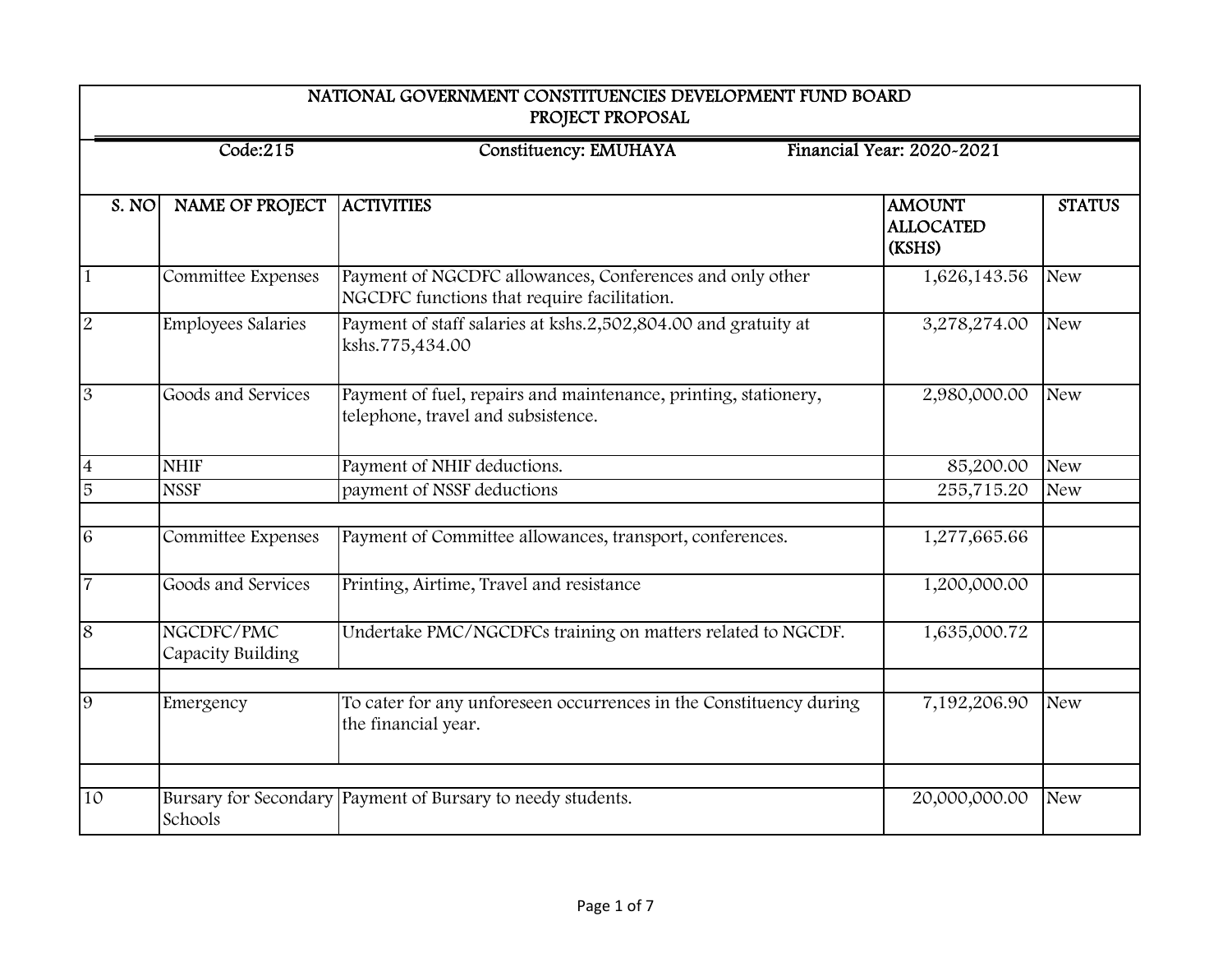| NATIONAL GOVERNMENT CONSTITUENCIES DEVELOPMENT FUND BOARD<br>PROJECT PROPOSAL |                                                                       |                                                                                                                   |                                             |               |  |  |
|-------------------------------------------------------------------------------|-----------------------------------------------------------------------|-------------------------------------------------------------------------------------------------------------------|---------------------------------------------|---------------|--|--|
|                                                                               | Financial Year: 2020-2021<br>Code:215<br><b>Constituency: EMUHAYA</b> |                                                                                                                   |                                             |               |  |  |
| S. NO                                                                         | <b>NAME OF PROJECT</b>                                                | <b>ACTIVITIES</b>                                                                                                 | <b>AMOUNT</b><br><b>ALLOCATED</b><br>(KSHS) | <b>STATUS</b> |  |  |
| $\overline{11}$                                                               | Bursary for tertiary<br>Institutions                                  | Payment of bursary to needy students.                                                                             | 13,000,000.00                               | <b>New</b>    |  |  |
| $\overline{12}$                                                               | Bursary to Special<br>Schools                                         | Payment of bursary to needy students.                                                                             | 2,000,000.00                                | <b>New</b>    |  |  |
| 13                                                                            | Ebukobelo Primary<br>School                                           | Construction of 1 no. classroom to completion.                                                                    | 750,000.00                                  | <b>New</b>    |  |  |
| 14                                                                            | Ebulondi Primary<br>School                                            | Renovations of 4 no. classrooms. works include; Re-roofing, Re-<br>flooring, Wall repairs, glazing & Re-painting. | 1,000,000.00                                | <b>New</b>    |  |  |
| $\overline{15}$                                                               | Ebumbuya Primary<br>School                                            | Purchase of land. approx. 0.4 HA.                                                                                 | 800,000.00                                  | <b>New</b>    |  |  |
| 16                                                                            | Ebunangwe Primary<br>School                                           | Construction of 2 no. classrooms to completion.                                                                   | 1,500,000.00                                | <b>New</b>    |  |  |
| 17                                                                            | Ebusiloli Primary<br>School                                           | Construction of 2 no. classrooms to completion.                                                                   | 1,500,000.00                                | <b>New</b>    |  |  |
| $\overline{18}$                                                               | Ebuyalu Special<br>School                                             | Construction of 1 no. classroom to completion.                                                                    | 750,000.00                                  | <b>New</b>    |  |  |
| 19                                                                            | Eluhobe Primary<br>School                                             | Renovatios of 4 no. classrooms. works include; Re-roofing,<br>re-flooring, wall repairs, glazing, re-painting.    | 1,000,000.00                                | <b>New</b>    |  |  |
| 20                                                                            | Eluyeka Primary<br>School                                             | Purchase of land approx. 0.4HA.                                                                                   | 800,000.00                                  | <b>New</b>    |  |  |
| 21                                                                            | Emanyinya Primary<br>School                                           | Renovation of 6 no. classrooms. works include; re-roofing,<br>re-flooring, wall repairs, glazing re-painting.     | 1,500,000.00                                | <b>New</b>    |  |  |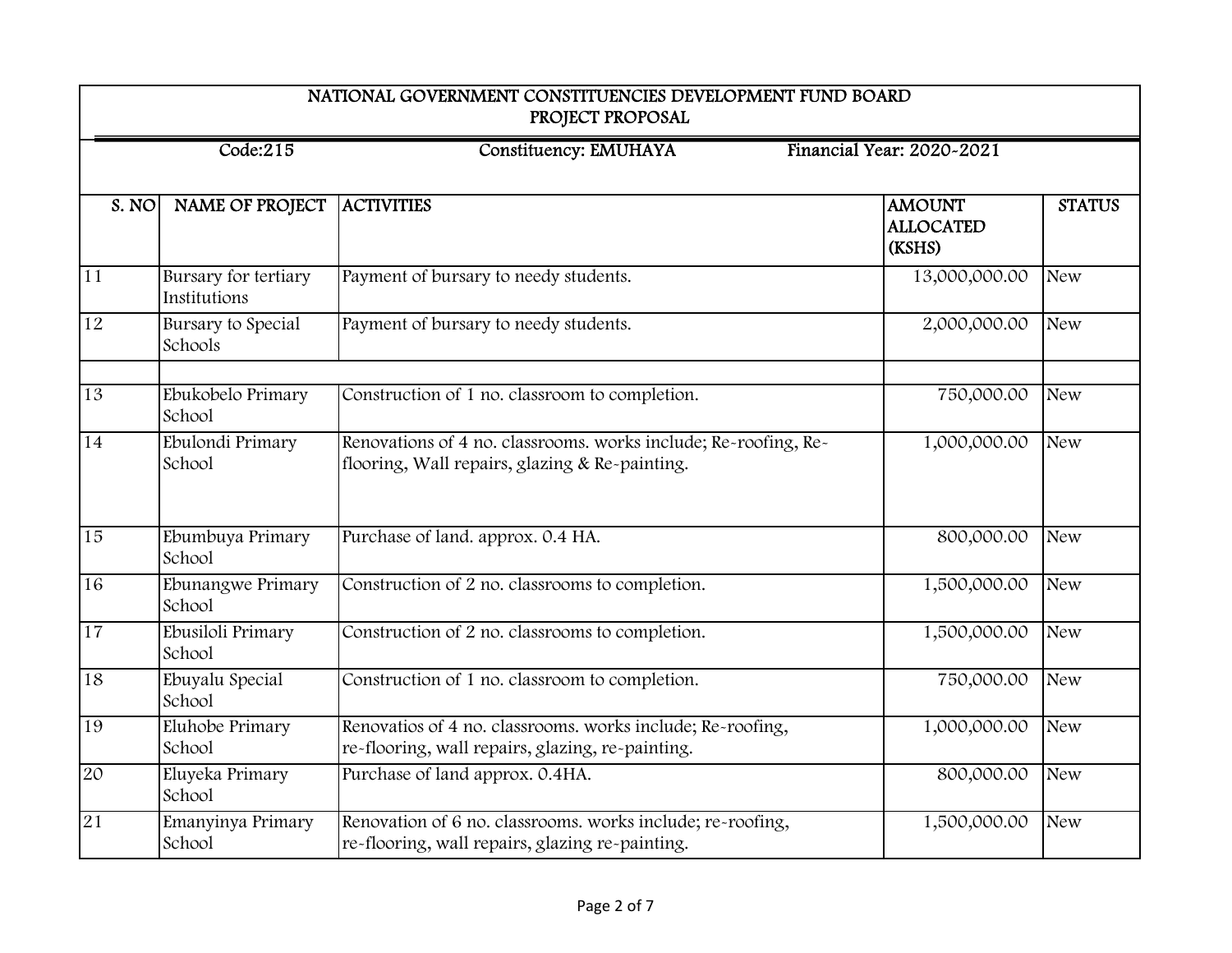| NATIONAL GOVERNMENT CONSTITUENCIES DEVELOPMENT FUND BOARD<br>PROJECT PROPOSAL |                                                                       |                                                                                                                                                                                     |                                             |               |  |  |
|-------------------------------------------------------------------------------|-----------------------------------------------------------------------|-------------------------------------------------------------------------------------------------------------------------------------------------------------------------------------|---------------------------------------------|---------------|--|--|
|                                                                               | Financial Year: 2020~2021<br>Code:215<br><b>Constituency: EMUHAYA</b> |                                                                                                                                                                                     |                                             |               |  |  |
| S. NO                                                                         | NAME OF PROJECT                                                       | <b>ACTIVITIES</b>                                                                                                                                                                   | <b>AMOUNT</b><br><b>ALLOCATED</b><br>(KSHS) | <b>STATUS</b> |  |  |
| 22                                                                            | Emmukunzi Primary<br>School                                           | Construction of 1 no. classroom to completion.                                                                                                                                      | 750,000.00                                  | <b>New</b>    |  |  |
| 23                                                                            | Emuhondo Primary<br>School                                            | Renovation of 2 no. classrooms. works include; Re-casting of ring<br>beam, re-roofing, fitting shutters, glazing, wall repairs, re-roofing,<br>painting.                            | 700,000.00                                  | <b>New</b>    |  |  |
| 24                                                                            | Emurembe Primary<br>School                                            | Construction of 2 no. classrooms to completion.                                                                                                                                     | 1,500,000.00                                | <b>New</b>    |  |  |
| 25                                                                            | <b>Emusire Primary</b><br>School                                      | Renovation of 4 no. classroom. works include; Re-flooring, wall<br>repairs, glazing, re-painting.                                                                                   | 1,000,000.00                                | <b>New</b>    |  |  |
| 26                                                                            | Emusutswi Primary<br>School                                           | Renovation of 4 no. classroom, works include; Re-casting of ring<br>beam, re-roofing, fitting of shutters, glazing, wall repairs, re-flooring<br>& painting.                        | 1,400,000.00                                | <b>New</b>    |  |  |
| 27                                                                            | Emwatsi Primary<br>School                                             | Fencing of compound and installation of gate. Approx. size 0.36HA.<br>Works include; The use of angle bars, chain link, barbed wire $\&$<br>installation of steel gate to complete. | 500,000.00                                  | <b>New</b>    |  |  |
| 28                                                                            | Esalwa Primary<br>School                                              | Renovation of 4 no. classrooms. Works include; Re-roofing,<br>re-flooring, wall repairs, glazing & painting to completion.                                                          | 1,000,000.00                                | <b>New</b>    |  |  |
| 29                                                                            |                                                                       | Esibila Primary School Construction of 1 no. classroom to completion.                                                                                                               | 750,000.00                                  | <b>New</b>    |  |  |
| 30                                                                            | Esibuye Primary<br>School                                             | Renovation of 2 no. classrooms. Works include; Re-roofing,<br>Re-flooring, wall repairs, glazing & re-painting.                                                                     | 500,000.00                                  | <b>New</b>    |  |  |
| 31                                                                            | Esirulo Primary<br>School                                             | Renovations of 6 no. classrooms. works include;<br>re-flooring, wall repairs, glazing & re-painting.                                                                                | 1,500,000.00                                | <b>New</b>    |  |  |
| 32                                                                            |                                                                       | Essaba Primary School Construction of 1 no. classroom to completion.                                                                                                                | 750,000.00                                  | <b>New</b>    |  |  |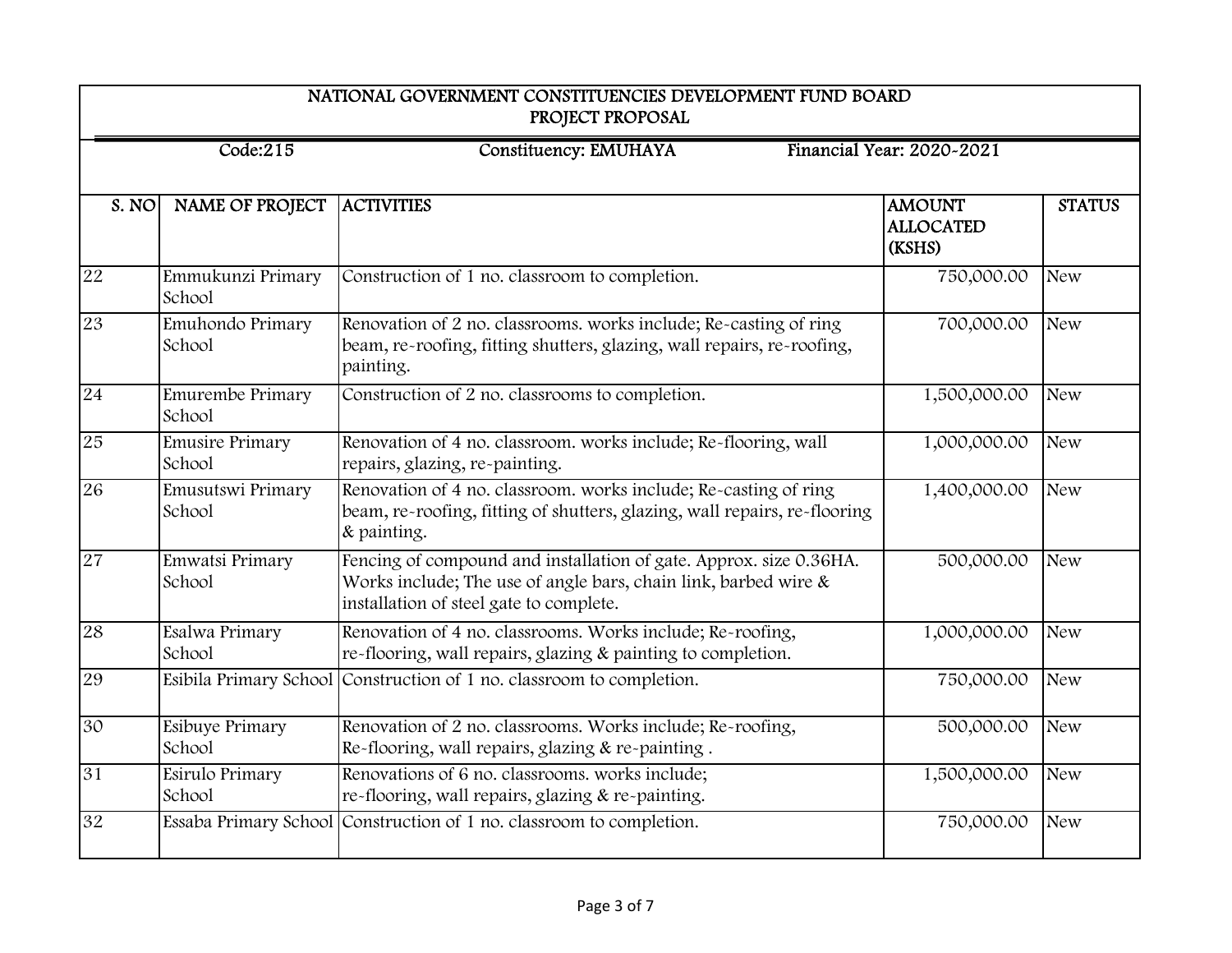| NATIONAL GOVERNMENT CONSTITUENCIES DEVELOPMENT FUND BOARD<br>PROJECT PROPOSAL |                                                                       |                                                                                                                                         |                                             |               |  |  |
|-------------------------------------------------------------------------------|-----------------------------------------------------------------------|-----------------------------------------------------------------------------------------------------------------------------------------|---------------------------------------------|---------------|--|--|
|                                                                               | Financial Year: 2020-2021<br><b>Constituency: EMUHAYA</b><br>Code:215 |                                                                                                                                         |                                             |               |  |  |
| S. NO                                                                         | NAME OF PROJECT                                                       | <b>ACTIVITIES</b>                                                                                                                       | <b>AMOUNT</b><br><b>ALLOCATED</b><br>(KSHS) | <b>STATUS</b> |  |  |
| 33                                                                            | Essunza Primary<br>School                                             | Renovation of 4 no. classrooms. re-flooring, wall repairs, glazing,                                                                     | 1,000,000.00                                | <b>New</b>    |  |  |
| 34                                                                            | Ikalikha Primary<br>School                                            | Construction of 1 no. classroom to completion.                                                                                          | 750,000.00                                  | <b>New</b>    |  |  |
| 35                                                                            |                                                                       | Ikumu Primary School Construction of 2 no. classrooms to completion.                                                                    | 1,500,000.00                                | <b>New</b>    |  |  |
| 36                                                                            |                                                                       | Ilungu Primary School Renovations of 4 no. classrooms. works include; re-roofing, re-<br>flooring, wall repairs, glazing & re-painting. | 1,000,000.00                                | <b>New</b>    |  |  |
| $\overline{37}$                                                               | Kilingili Primary<br>School                                           | Renovations of 4 no. classrooms. works include; re-roofing, re-<br>flooring, wall repairs, glazing & painting.                          | 1,000,000.00                                | <b>New</b>    |  |  |
| 38                                                                            | Mukhombe Primary<br>School.                                           | Construction of 2 no. classrooms to completion.                                                                                         | 1,500,000.00                                | <b>New</b>    |  |  |
| 39                                                                            | Mumboko Primary<br>School                                             | Construction of 1 no. classroom to completion.                                                                                          | 750,000.00                                  | <b>New</b>    |  |  |
| 40                                                                            | Mundichiri Primary<br>School                                          | Construction of 2 no. classrooms to completion.                                                                                         | 1,500,000.00                                | <b>New</b>    |  |  |
| 41                                                                            | Mungoye Primary<br>School                                             | Construction of 2 no. classrooms to completion.                                                                                         | 1,500,000.00                                | <b>New</b>    |  |  |
| 42                                                                            | Musirili Primary<br>School                                            | Construction of 2 no. classrooms to completion.                                                                                         | 1,500,000.00                                | <b>New</b>    |  |  |
| 43                                                                            | Mwituha Primary<br>School                                             | Construction of 1 no. classroom to completion.                                                                                          | 750,000.00                                  | <b>New</b>    |  |  |
| 44                                                                            | Mwitukho Primary<br>School                                            | Construction of 2 no. classrooms to completion.                                                                                         | 1,500,000.00                                | <b>New</b>    |  |  |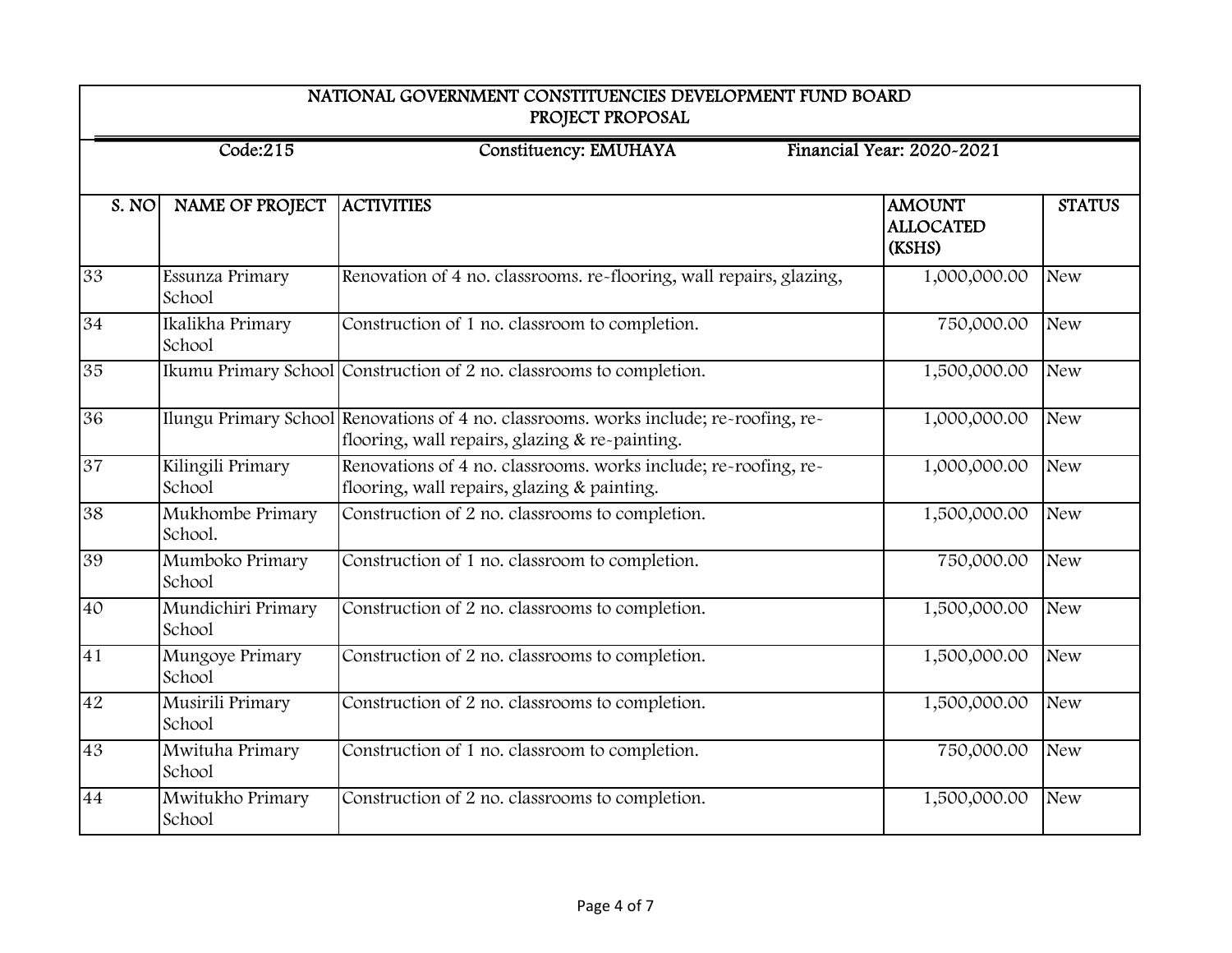| NATIONAL GOVERNMENT CONSTITUENCIES DEVELOPMENT FUND BOARD<br>PROJECT PROPOSAL |                                         |                                                                                                                                                                                                                                                                                                                                                                                                                                                                                                                                                                                                                |                                             |               |  |
|-------------------------------------------------------------------------------|-----------------------------------------|----------------------------------------------------------------------------------------------------------------------------------------------------------------------------------------------------------------------------------------------------------------------------------------------------------------------------------------------------------------------------------------------------------------------------------------------------------------------------------------------------------------------------------------------------------------------------------------------------------------|---------------------------------------------|---------------|--|
| <b>Constituency: EMUHAYA</b><br>Financial Year: 2020-2021<br>Code:215         |                                         |                                                                                                                                                                                                                                                                                                                                                                                                                                                                                                                                                                                                                |                                             |               |  |
| S. NO                                                                         | NAME OF PROJECT                         | <b>ACTIVITIES</b>                                                                                                                                                                                                                                                                                                                                                                                                                                                                                                                                                                                              | <b>AMOUNT</b><br><b>ALLOCATED</b><br>(KSHS) | <b>STATUS</b> |  |
| 45                                                                            | Mwiyala Primary<br>School               | Purchase of land Approx. o.36HA.                                                                                                                                                                                                                                                                                                                                                                                                                                                                                                                                                                               | 900,000.00                                  | <b>New</b>    |  |
| 46                                                                            | <b>Bunyore Boys</b><br>Secondary School | Construction of 2 no. classrooms to completion.                                                                                                                                                                                                                                                                                                                                                                                                                                                                                                                                                                | 1,500,000.00                                | <b>New</b>    |  |
| 47                                                                            | Ebunagwe High<br>School                 | Construction of 1 no. laboratory. works include; fitting of shutters,<br>plaster/external render, flooring, glazing, wiring & painting.                                                                                                                                                                                                                                                                                                                                                                                                                                                                        | 2,000,000.00                                | <b>New</b>    |  |
| 48                                                                            | Mwituha Secondary<br>School             | Construction of dining hall & kitchen. works include; roofing, fitting<br>& shutters, plaster/external render, flooring, glazing, wiring & re-<br>painting.                                                                                                                                                                                                                                                                                                                                                                                                                                                    | 2,000,000.00                                | $On-going$    |  |
| 49                                                                            | Ebukhaya Secondary<br>School            | Construction of Dining Hall & Kitchen; Erection of Dining Hall to wall<br>plate. Note:<br>F/y 2019/2020-NG-CDFC budgeted Kshs. 1,000,000.00 towards<br>erection of kitchen to completion. We are yet to receive its approval<br>code list & funds for implementation.<br>F/y 2020/2021 NG-CDFC has budgeted Kshs. 1,500,000.00 towards<br>erection of the Hall from substructure to wall plate. Due to high<br>demand for funds from various Projects in the Constituency, The<br>committee has further committed to budget for Kshs. 2,000,000.00 in<br>the $F/Y$ 2021/22 for the completion of the projects. | 1,500,000.00                                | <b>New</b>    |  |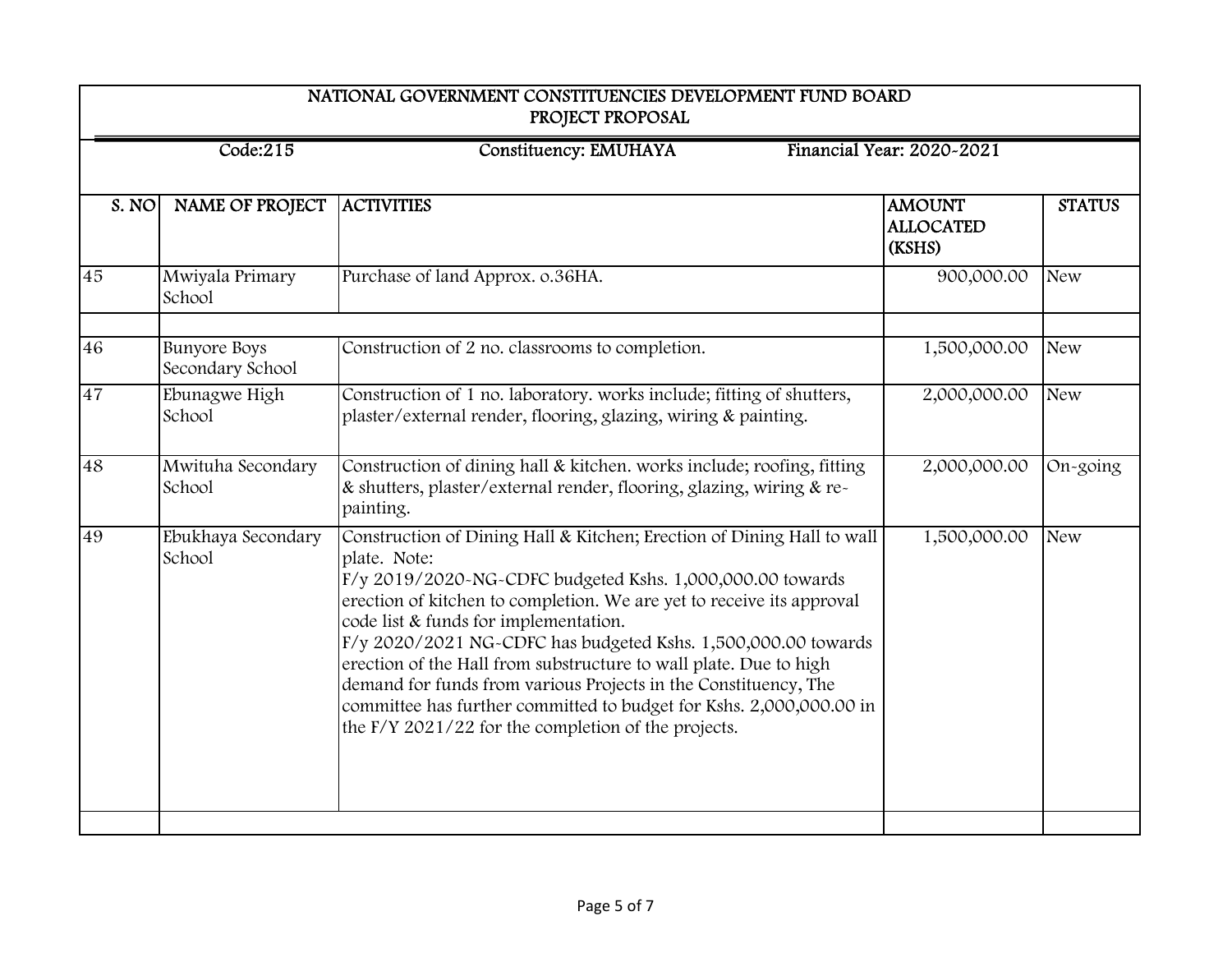| NATIONAL GOVERNMENT CONSTITUENCIES DEVELOPMENT FUND BOARD<br>PROJECT PROPOSAL |                                                                       |                                                                                                                                                                                                                                                                                                         |                                             |               |  |  |
|-------------------------------------------------------------------------------|-----------------------------------------------------------------------|---------------------------------------------------------------------------------------------------------------------------------------------------------------------------------------------------------------------------------------------------------------------------------------------------------|---------------------------------------------|---------------|--|--|
|                                                                               | Financial Year: 2020-2021<br>Code:215<br><b>Constituency: EMUHAYA</b> |                                                                                                                                                                                                                                                                                                         |                                             |               |  |  |
| S. NO                                                                         | NAME OF PROJECT                                                       | <b>ACTIVITIES</b>                                                                                                                                                                                                                                                                                       | <b>AMOUNT</b><br><b>ALLOCATED</b><br>(KSHS) | <b>STATUS</b> |  |  |
| 50                                                                            | <b>Bunyore Teachers</b><br>Training College                           | Construction of 2 no. blocks of dormitories approx.150 beds each.<br>work includes; Erection of 2nd dormitory to completion (substructure,<br>walling, roofing, fitting of doors & windows, plaster & external<br>render, flooring, glazing, fitting of ceilling board, electrification &<br>painting)  | 9,771,295.00                                | On-going      |  |  |
| 51                                                                            |                                                                       | Ebunangwe Technical Fencing of the compound approx.9.04 HA. by the use of concrete<br>posts, chain link & barbed wire.                                                                                                                                                                                  | 4,000,000.00                                | <b>New</b>    |  |  |
| 52                                                                            | <b>Bunyore Teacher</b><br>Training College                            | Planting of trees, 1000 stems.                                                                                                                                                                                                                                                                          | 100,000.00                                  | <b>New</b>    |  |  |
| 53                                                                            | Eluyeka Primary<br>School                                             | Planting of trees, 800 stems.                                                                                                                                                                                                                                                                           | 80,000.00                                   | <b>New</b>    |  |  |
| 54                                                                            | Esirulo Secondary<br>School                                           | planting of 800 stems.                                                                                                                                                                                                                                                                                  | 80,000.00                                   | <b>New</b>    |  |  |
| 55                                                                            | Essunza Secondary<br>School                                           | Planting of trees, 1000 stems.                                                                                                                                                                                                                                                                          | 80,000.00                                   | <b>New</b>    |  |  |
| 56                                                                            | Mumboko Primary<br>School                                             | planting of trees 1000 stems                                                                                                                                                                                                                                                                            | 100,000.00                                  | <b>New</b>    |  |  |
| 57                                                                            | Constituency Sports<br>Tournament                                     | To carry out a constituency sports tournament where the winning<br>teams will be awarded with balls, uniforms and trophies. Facilitation<br>of the tournament will cost approximately kshs.1,759,728.79 and<br>purchase of balls, uniforms, trophies and other equipments at approx.<br>kshs.900,000.00 | 2,659,728.79                                | <b>New</b>    |  |  |